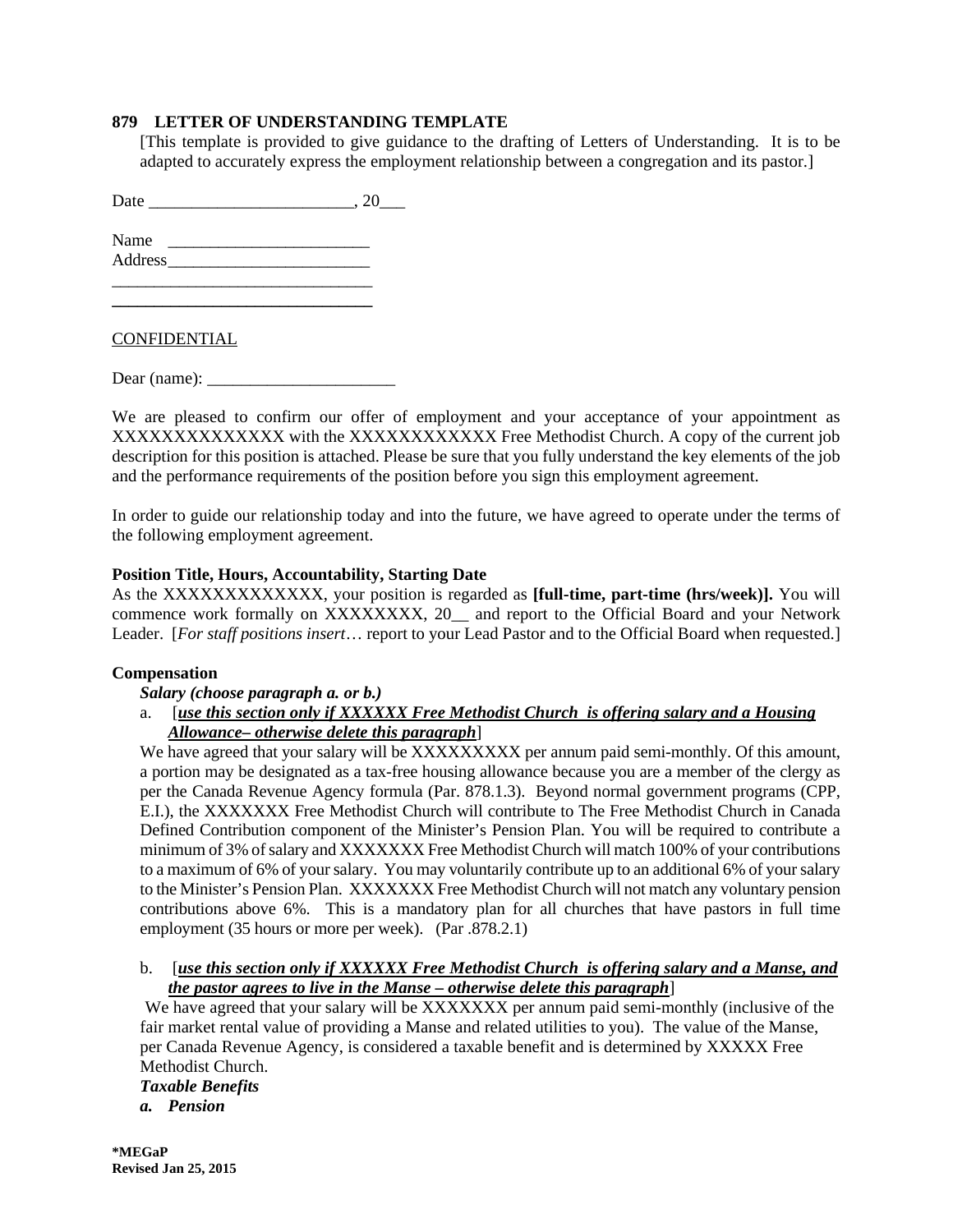Beyond normal government programs (CPP, E.I.), the XXXXXX Free Methodist Church will contribute to The Free Methodist Church in Canada Defined Contribution component of the Minister's Pension Plan. You will be required to contribute a minimum of 3% of salary and XXXXXX Free Methodist Church will match 100% of your contributions to a maximum of 6% of your salary. You may voluntarily contribute up to an additional 6% of your salary to the Ministers' Pension Plan. XXXXXX Free Methodist Church will not match any voluntary pension contributions above 6%. This is a mandatory plan for all churches that have pastors in full time employment (35 hours or more per week). (Par. 878.2.1).

# *b. Group Benefits*

As a pastor with 20 or more paid hours per week, you are required to participate in those benefits made available by The Free Methodist Church in Canada, which includes Group Life Insurance, Long Term Disability, Extended Health and Dental coverage. (**Note:** Pastors pay 100% of the LTD premiums and 50% of the premiums for the other group benefits. These premiums are amended from time to time by the benefit provider.) You may opt out of Extended Health and Dental if you document that you have spousal coverage with another provider. You may not opt out of Group Life and Long Term Disability coverage. Group benefits apply one month after your official start date once your application has been received by the Ministry Centre. If no application is received before the one-month wait period expires, a late entrant form will also be necessary for completion. A booklet describing the current benefit plan is found in *The Manual of The Free Methodist Church in Canada* (Chapter 8, Par 878). Holiday pay and sick time guidelines will be in accordance with organizational policy. The current policy is set out in *The Manual.*

## **Professional Development and Sabbatical**

We agree that XXXXXXXXX funds are available for professional development and the purchase of books and periodical subscriptions. The sabbatical policy of our congregation is XXXX (see Par 878.6.3 for guidelines.)

## **Vacation**

As agreed, you will be eligible for XXXX weeks of paid vacation in 20\_\_ and XXXXX weeks of vacation every year thereafter. Vacation days are accrued as outlined in *The Manual*. (See ¶878.6.1.) Beyond the terms outlined in this employment agreement, all decisions will be guided by the vacation policy in force at the time of the review.

## **Expenses**

All normal expenses associated with the fulfillment of your duties will be covered by the XXXXXXXXXX Free Methodist Church. Expenses associated with travel to and from your home to the office are not considered eligible expenses. They are expenses you must cover personally.

Reasonable expenses with regard to the office, internet access and a cell phone will be covered. Travel, lodging and entertainment expenses associated with your work will also be paid. The policies governing these expenses will be reviewed with you during your orientation period.

## **Performance**

The effective performance of the duties of this position requires the highest level of integrity and our complete confidence in your relationship with other staff, employees and members/adherents of the XXXXXXXXXX Free Methodist Church and with all persons dealt with by you in the course of employment. You are required to ensure that you at all times conduct yourself in a professional manner, appropriate to a positive Christian testimony and to the core values of The Free Methodist Church in Canada.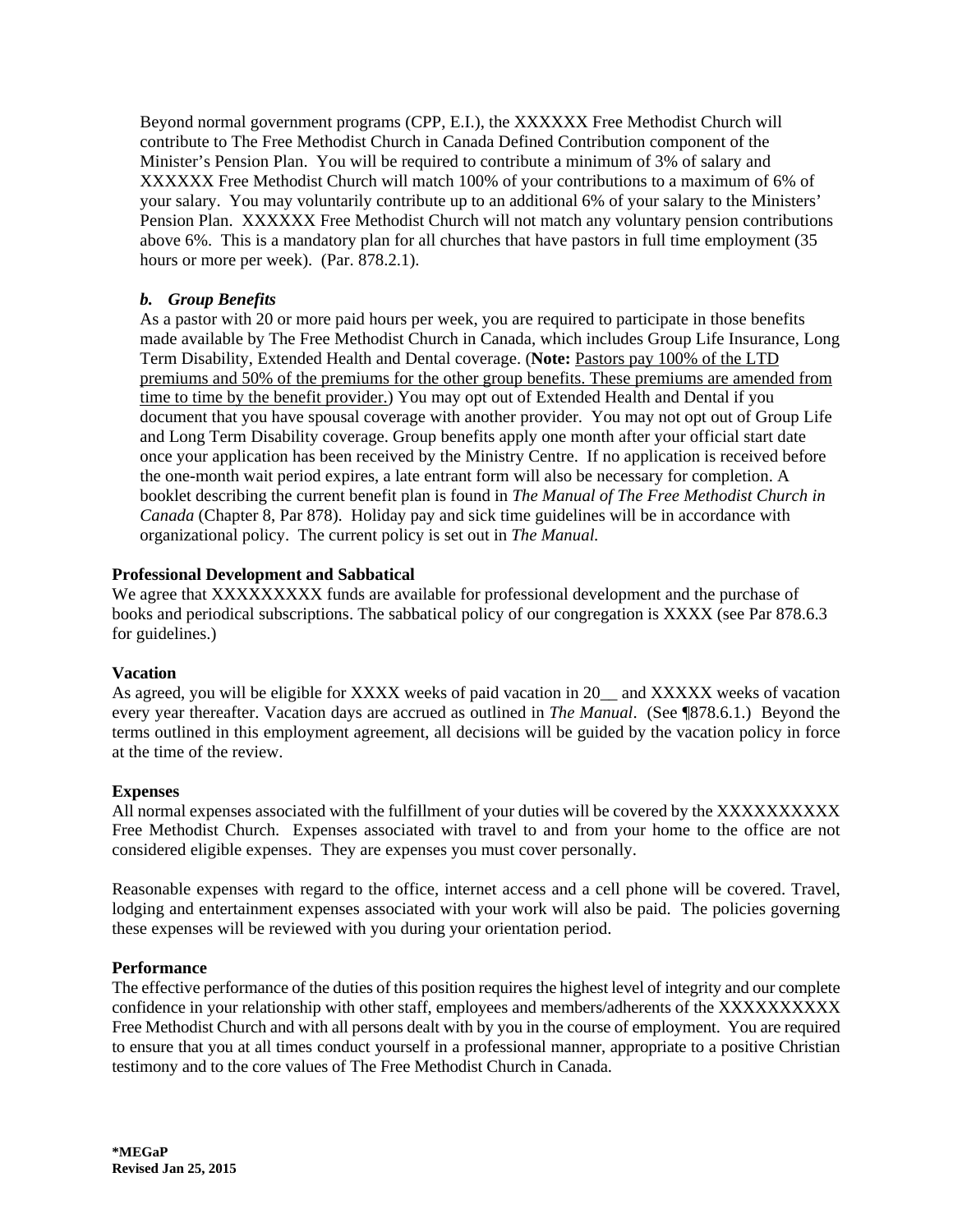Your performance will be evaluated on an ongoing basis and a formal evaluation will be discussed with you on an annual basis.

#### **Employee Conduct Policy**

Employees of XXXXXXXX Free Methodist Church are expected to adhere to general standards of behaviour consistent with the teaching of Jesus Christ and his followers as recorded in the New Testament and as outlined in *The Manual of The Free Methodist Church in Canada.* XXXXXXXX Free Methodist Church does not accept conduct such as: extra marital sexual relationships (adultery); pre-marital sexual relationships (fornication); homosexual sexual relationships; substance abuse; use of pornographic material; theft, fraud; breach of trust or confidence; abusive behaviour; sexual assault/harassment; lying, deceit and dishonesty; criminal activity.

Such conduct may be grounds for just cause termination.

## **Confidentiality Agreement**

You acknowledge that in the course of your employment you may work with and/or acquire confidential and personal information pertaining to staff, members and adherents of the XXXXXXXXXXX Free Methodist Church. You agree to hold this confidential information in trust and you shall not (except as required in the performance of your duties), at any time, during your employment or following your employment, use or disclose or make available to anyone for use outside of the organization any of this personal or confidential information, without prior written consent of your superior. Violation of this confidentiality agreement may be cause for culpable termination.

#### **Termination of Employment**

It is always difficult to consider termination issues during the employment agreement sign-off process. However, we have agreed on the following:

- In the event your employment is terminated by the XXXXXXXXX Free Methodist Church for just cause, you will receive no notice or pay in lieu of notice.
- In the event of a termination not for just cause (request for transition by the church), you will be entitled to the greater of:
	- **a.** 8 weeks notice or pay in lieu of notice, and for each year of completed service beyond 8 years an additional 2 weeks notice or pay in lieu thereof; OR
	- **b.** the minimum required by applicable provincial employment standards/labour legislation.

Should you decide at any time to request to transition from this position, you agree to comply with the guidelines of The Free Methodist Church in Canada as outlined in chapter three (Par. 340) of *The Manual of the Free Methodist Church in Canada*.

**Important Documents to be filed:** Before your first paycheque can be processed, the following **four** documents need to be received by the Administrative Services Department of the FMCiC c/o Roseline Isaac: roseline.isaac@fmcic.ca

#### **1. Employee Information form:**

http://media.fmcic.ca/images/stories/administration/Accounting%20Forms/centralpayroll/EmployeeInformationF orm.pdf

#### **2. Federal and Provincial TD1 forms**

http://www.cra-arc.gc.ca/formspubs/frms/td1-eng.html

#### **3. Group Benefits Enrollment form:**

http://media.fmcic.ca/images/stories/administration/Accounting%20Forms/groupbenefits/GroupBenefitsEnrolmentF ormSunlife.pdf

**\*MEGaP Revised Jan 25, 2015**